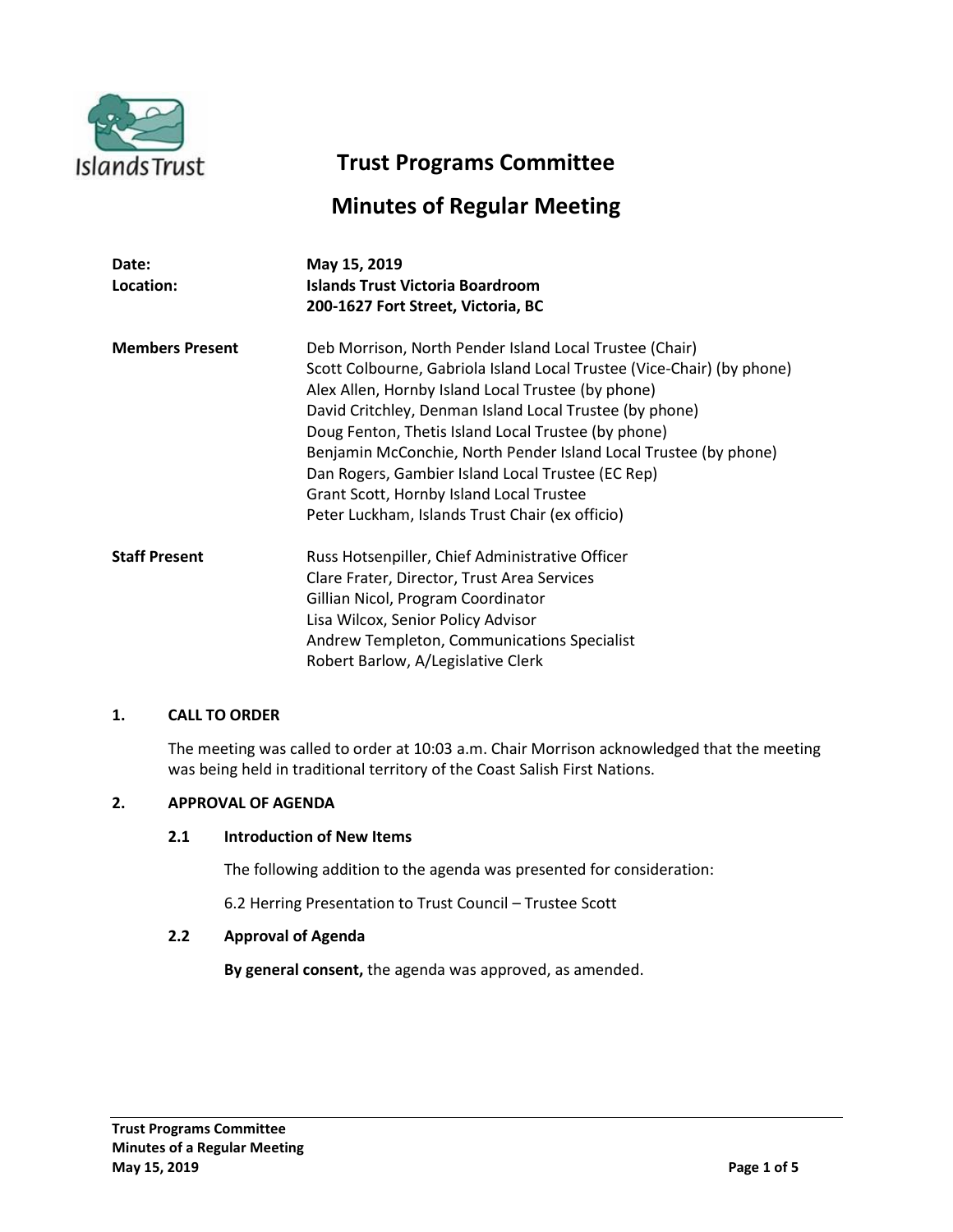# **3. ADOPTION OF MINUTES/COORDINATION**

## **3.1 Minutes of Meeting**

## 3.1.1 Draft Minutes of January 23, 2019

**By general consent,** the Trust Programs Committee Minutes of January 23, 2019, were adopted.

## **3.2 Resolutions Without Meeting**

3.2.1 TPC Resolution 2019-01

Provided for information.

## **3.3 Follow-Up Action List**

The Follow-Up Action list was reviewed.

## **3.4 Meeting Schedule for Remainder of 2019**

**By general consent,** this item was postponed until later in the meeting when information was received from all members as to their availability.

**By general consent,** the order of business on the agenda was varied to address item 5.2 before item 5.1 and to address 5.1 before item 4.

## **5. TRUST COUNCIL BUSINESS**

## **5.2 Policy Statement Engagement Plan – Briefing**

If any Trustee has suggested wording changes for the plan, they will send them to Director Frater. Executive Committee will decide on the direction of the plan at their next meeting. Trustees would like to see comments collected from summer/part-time residents and full-time residents.

The Committee recessed from 11:03 a.m. to 11:10 a.m.

## **3. ADOPTION OF MINUTES/COORDINATION**

## **3.4 Meeting Schedule for Remainder of 2019**

Potential Dates (all of which are Wednesdays):

July 17, July 31, August 21, September 11, October 9, November 6.

# **TPC-2019-003**

## **It was MOVED and SECONDED,**

that Trust Programs Committee adopt July 17, August 21, September 11, October 9, and November 6 as dates to hold electronic meetings in 2019.

**CARRIED**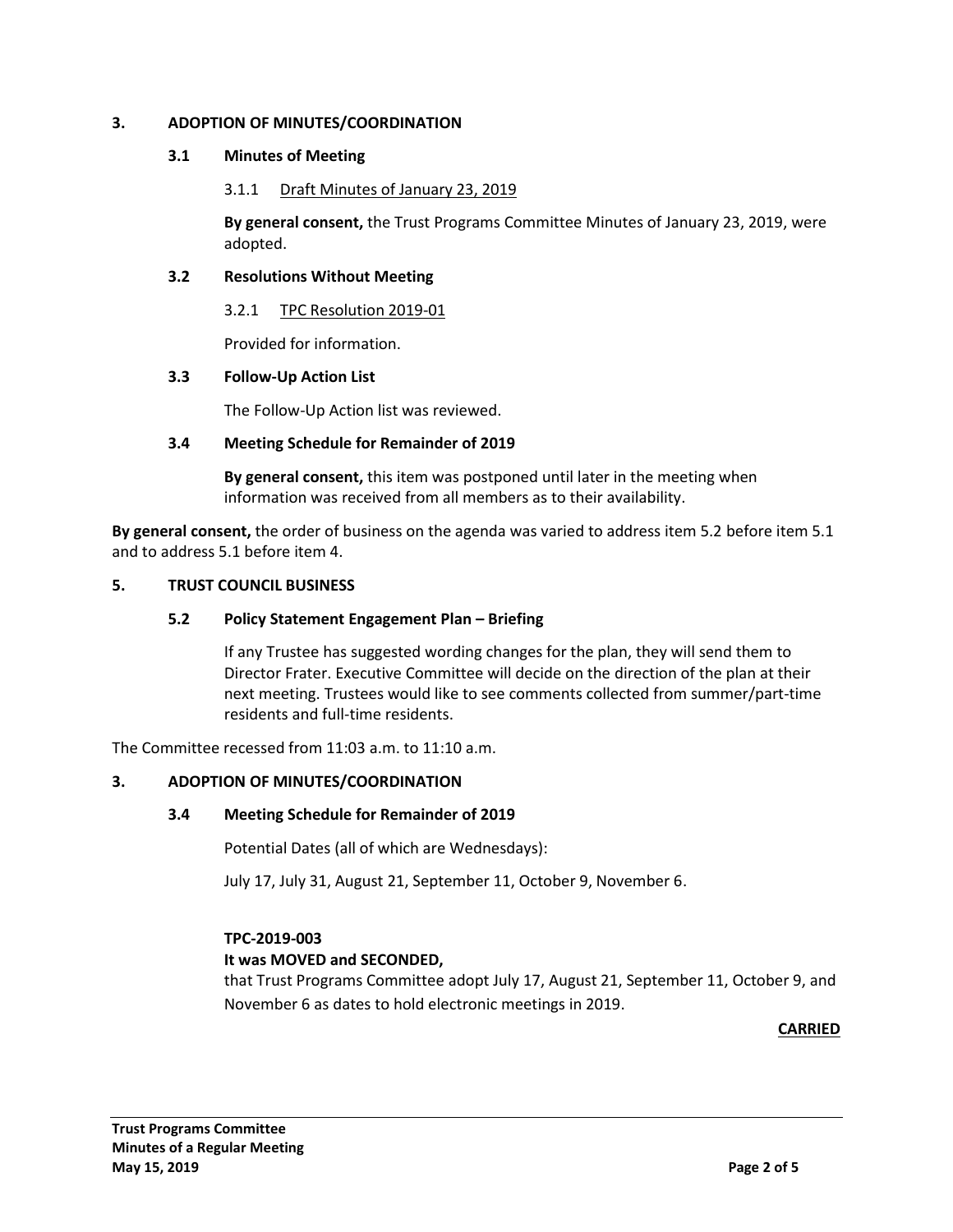## **5. TRUST COUNCIL BUSINESS**

## **5.1 Community Stewardship Awards - Briefing**

Director Frater noted that the awards are presented every second year and that discussions and scoring are used in assessing nominees.

## **4. CLOSED MEETING**

## **4.1 Community Stewardship Awards**

## **TPC-2019-004**

# **It was MOVED and SECONDED,**

that the meeting be closed to the public subject to Section 90(1)(b), of the Community Charter in order to consider matters related to: personal information about an identifiable individual who is being considered for an award or honour and that staff attend the meeting.

## **CARRIED**

The Trust Programs Committee closed the meeting at 11:25 a.m. and reconvened in open meeting at 12:55 p.m. without report.

## **5. TRUST COUNCIL BUSINESS**

## **5.3 Reconciliation Action Plan – Briefing**

The plan was reviewed by the Committee.

## **5.4 Sea Level Rise Workshops – Briefing**

## **TPC-2019-005**

# **It was MOVED and SECONDED,**

that Trust Programs Committee forward the Living Oceans Society Final Report to Islands Trust in regards to Sea Level Rise Workshops, dated April 1, 2019, to the Local Planning Committee with specific attention to the recommendations contained within the Report.

## **CARRIED**

# **5.5 Baynes Sound / Lambert Channel Learning Exchange – Briefing**

The briefing was reviewed by the Committee.

## **5.6 Extension of Secretariat Funding for Howe Sound Forum - Trustee Rogers**

## **TPC-2019-006**

# **It was MOVED and SECONDED,**

that Trust Programs Committee request staff to enter into a contract to provide "secretariat" type services to the Howe Sound Forum and related Task Forces for the current fiscal year to a maximum of \$3,000 paid for out of the current Trust Programs Committee Budget.

**CARRIED**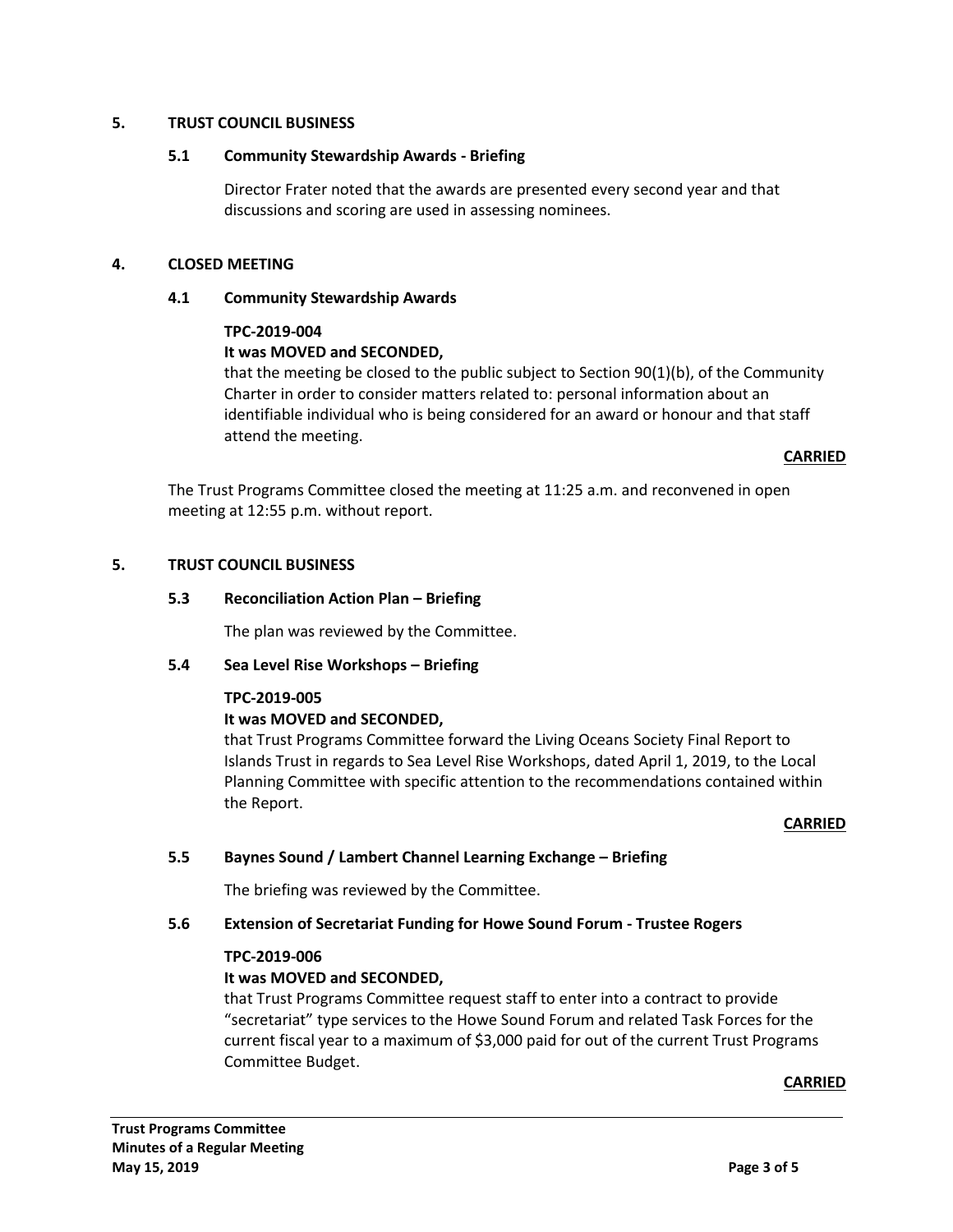## **5.7 Islands Trust Climate Change Action Plan – Briefing**

The briefing was reviewed by the Committee.

# **5.8 Service Integration – Briefing**

#### **TPC-2019-007**

# **It was MOVED and SECONDED,**

that Trust Programs Committee postpone a discussion in regards to service integration until the November 6, 2019 Trust Programs Committee meeting.

**CARRIED**

## **5.9 2018-19 Annual Report - Approval of Trust Programs Committee Section – RFD**

The attached text was presented for discussion.

## **TPC-2019-008**

## **It was MOVED and SECONDED,**

that Trust Programs Committee approve the attached text as amended for inclusion in the 2018-2019 Annual Report for approval by Trust Council and submission to the Minister of Municipal Affairs and Housing.

## **CARRIED**

## **6. NEW BUSINESS**

## **6.1 TPC Budget – Briefing**

The briefing was received by the Committee.

## **6.2 Herring Presentation to Trust Council – Trustee Scott**

Staff advised Trustee Scott to direct his request to the Executive Committee.

## **7. WORK PROGRAM**

## **7.1 Trust Programs Committee Work Program**

## **TPC-2019-009**

# **It was MOVED and SECONDED,**

that Trust Programs Committee remove priority #3, Sea Level Rise Workshops, from the Top Priorities list and add project #2, Amend Crown Land Cooperation Agreements, from the Projects list as priority #3.

## **CARRIED**

# **8. NEXT MEETING**

The next meeting will take place on July 17, which will be an electronic meeting.